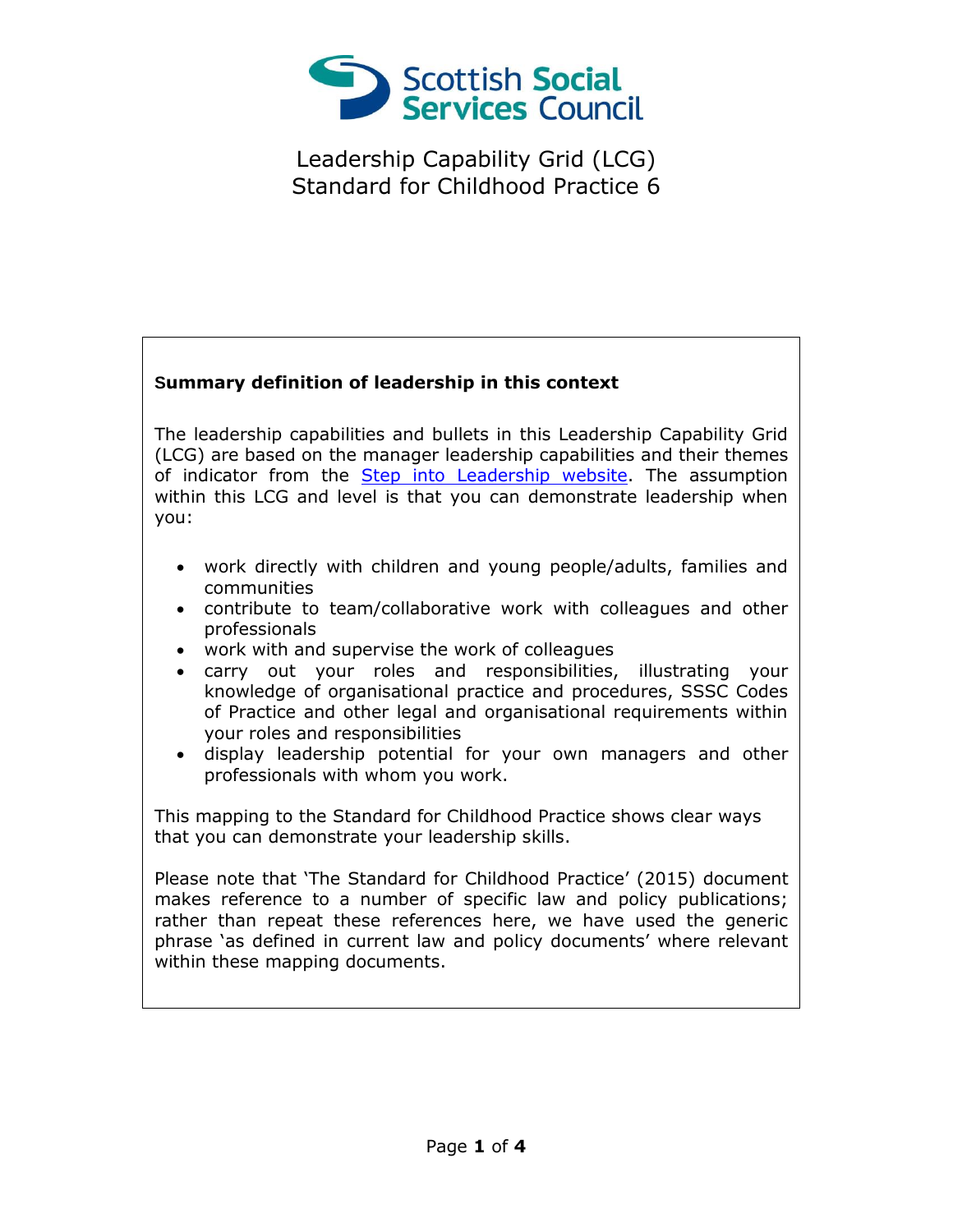

 $\Gamma$ 

Т

| Leadership<br>capabilities                   | When you have a critical understanding of concepts and<br>theories of curriculum and pedagogy, you can demonstrate<br>leadership capabilities by:                                                                                                                                                                                                                                                                                                                                                                                                                                                                                                     |
|----------------------------------------------|-------------------------------------------------------------------------------------------------------------------------------------------------------------------------------------------------------------------------------------------------------------------------------------------------------------------------------------------------------------------------------------------------------------------------------------------------------------------------------------------------------------------------------------------------------------------------------------------------------------------------------------------------------|
| <b>Vision</b>                                | Providing a vision for those with whom you work and your<br>organisation when you:<br>See how best to make a difference when you have knowledge and<br>understanding of:<br>the settings in which children and young people learn (6.3)<br>concepts of well-being, communication, and creativity, inquiry and<br>$\bullet$<br>curiosity, as determinants of effective learning on the part of<br>children and young people (6.4)                                                                                                                                                                                                                      |
|                                              | Think and plan strategically when you have knowledge and<br>understanding of:<br>concepts of curriculum (6.1)<br>factors that drive the learning of children and young people (6.2)<br>$\bullet$                                                                                                                                                                                                                                                                                                                                                                                                                                                      |
| Self-<br>leadership                          | Displaying self leadership when you:<br>Enable intelligent risk taking when you have knowledge and<br>understanding of:<br>the settings in which children and young people learn (6.3)<br>$\bullet$<br>concepts of well-being, communication, and creativity, inquiry and<br>$\bullet$<br>curiosity, as determinants of effective learning on the part of<br>children and young people (6.4)<br>how play opportunities can be maximised to enhance the learning<br>$\bullet$<br>process (6.8)<br>Demonstrate and promote resilience when you have knowledge and<br>understanding of:<br>• the settings in which children and young people learn (6.3) |
| <b>Motivating</b><br>and inspiring<br>others | Motivating and inspiring others when you:<br>Inspire people by personal example when you have knowledge and<br>understanding of:<br>how play opportunities can be maximised to enhance the learning<br>process $(6.8)$<br>Drive the creation of a learning and performance culture when you<br>have a knowledge and understanding of:<br>concepts of curriculum (6.1)<br>factors that drive the learning of children and young people (6.2)<br>$\bullet$<br>the settings in which children and young people learn (6.3)<br>$\bullet$                                                                                                                  |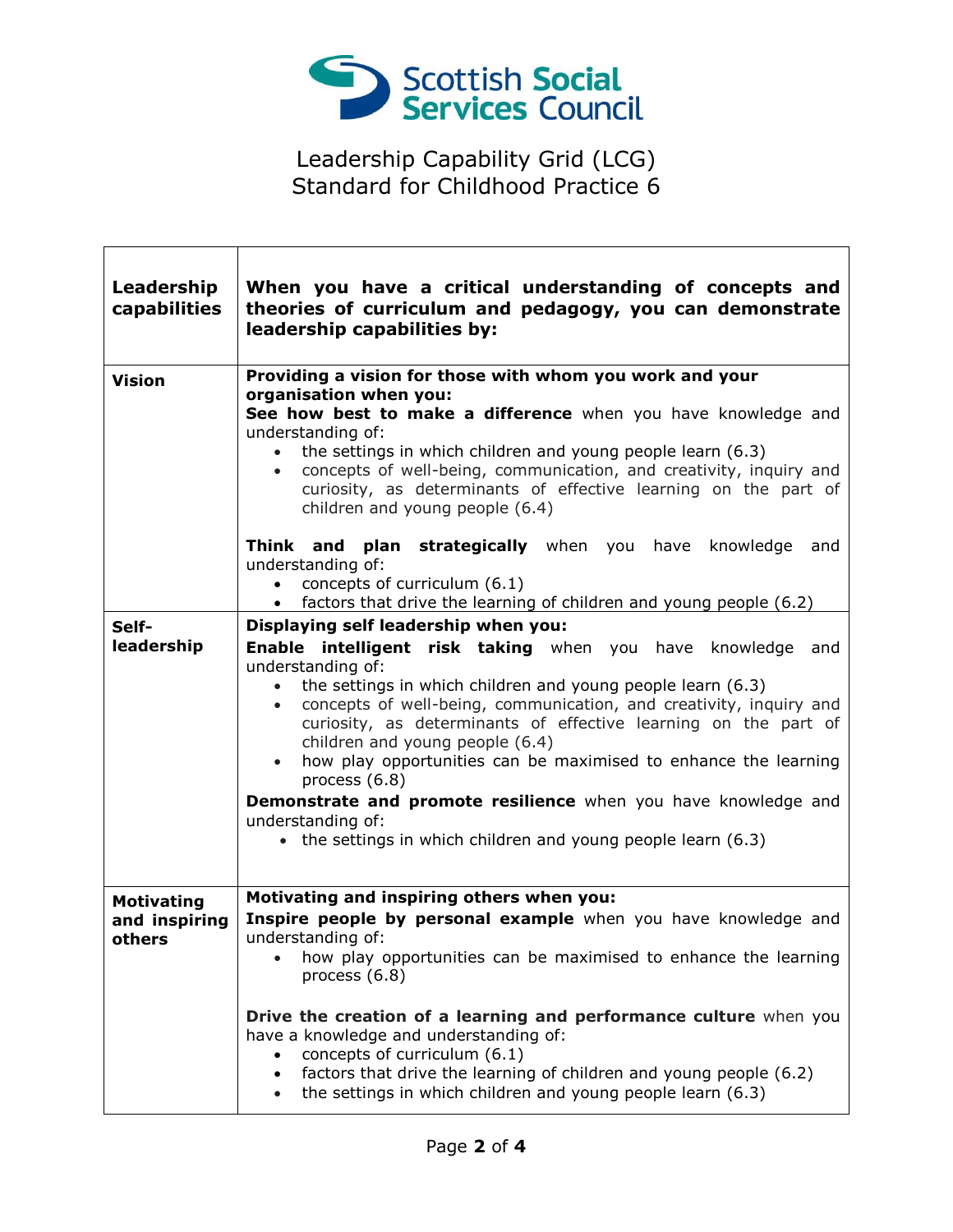

|                                        | circumstances and events conducive to effective learning (6.5)<br>$\bullet$<br>the developmental process in the delivering of specific concepts<br>(6.6)<br>the role of rest in ensuring that children and young people have the<br>necessary energy and motivation to participate in play and creative<br>engagement (6.7)                                                                                                                                                                                                                                                                                                                                                                                                                                                                                                                                                                                                                                                                                                                                                                                                                                                                                                          |
|----------------------------------------|--------------------------------------------------------------------------------------------------------------------------------------------------------------------------------------------------------------------------------------------------------------------------------------------------------------------------------------------------------------------------------------------------------------------------------------------------------------------------------------------------------------------------------------------------------------------------------------------------------------------------------------------------------------------------------------------------------------------------------------------------------------------------------------------------------------------------------------------------------------------------------------------------------------------------------------------------------------------------------------------------------------------------------------------------------------------------------------------------------------------------------------------------------------------------------------------------------------------------------------|
| <b>Empowering</b><br>people            | <b>Empower people when you:</b><br>Drive a knowledge management culture when you have knowledge<br>and understanding of:<br>concepts of curriculum (6.1)<br>$\bullet$<br>factors that drive the learning of children and young people (6.2)<br>$\bullet$<br>circumstances and events conducive to effective learning (6.5)<br>$\bullet$<br>the developmental process in the delivering of specific concepts<br>(6.6)<br>Promote professional autonomy when you have knowledge and<br>understanding of:<br>how play opportunities can be maximised to enhance the learning<br>process (6.8)                                                                                                                                                                                                                                                                                                                                                                                                                                                                                                                                                                                                                                           |
| <b>Creativity</b><br>and<br>innovation | Using creativity and innovation in your work when you:<br>See opportunities to do things differently when you have knowledge<br>and understanding of:<br>concepts of well-being, communication, and creativity, inquiry and<br>$\bullet$<br>curiosity, as determinants of effective learning on the part of<br>children and young people (6.4)<br>the role of rest in ensuring that children and young people have the<br>$\bullet$<br>necessary energy and motivation to participate in play and creative<br>engagement (6.7)<br>how play opportunities can be maximised to enhance the learning<br>process (6.8)<br>Promote creativity and innovation when you have knowledge and<br>understanding of:<br>the settings in which children and young people learn (6.3)<br>$\bullet$<br>concepts of well-being, communication, and creativity, inquiry and<br>curiosity, as determinants of effective learning on the part of<br>children and young people (6.4)<br>the role of rest in ensuring that children and young people have the<br>$\bullet$<br>necessary energy and motivation to participate in play and creative<br>engagement (6.7)<br>how play opportunities can be maximised to enhance the learning<br>process (6.8) |
|                                        | Lead and manage change when you have knowledge and understanding                                                                                                                                                                                                                                                                                                                                                                                                                                                                                                                                                                                                                                                                                                                                                                                                                                                                                                                                                                                                                                                                                                                                                                     |